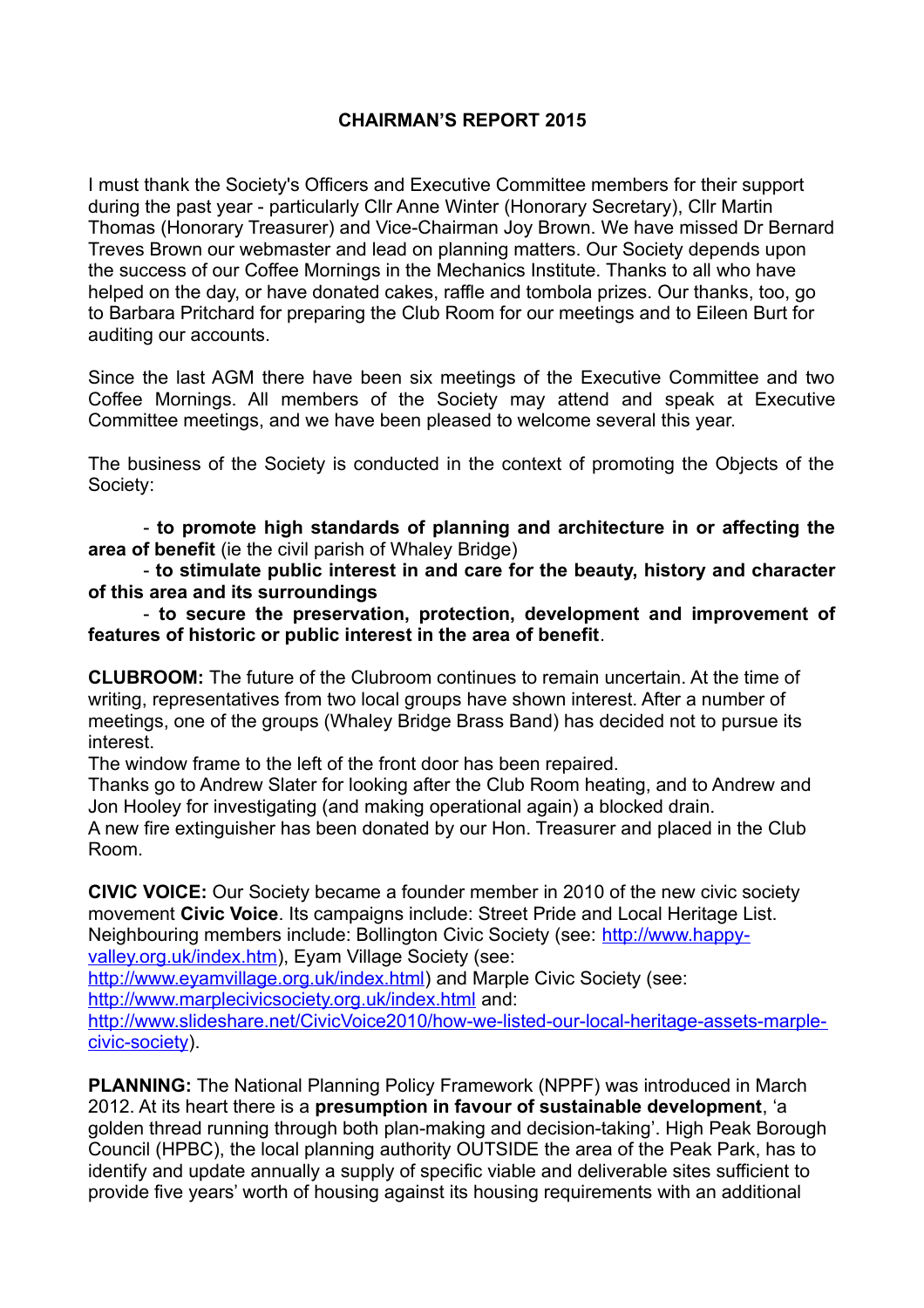buffer of 5% (moved forward from later in the plan period) to ensure choice and competition in the market for land'. Because of 'underperformance', the 5% buffer has been increased to 20%.

**FIVE-YEAR LAND SUPPLY:** The attention of members interested in the contentious and complicated matter of the method of calculation of the 'Five-Year Land Supply' is drawn to:

- Documents X11 and X12 in the High Peak Local Plan Examination Library (see below)

- the commentary provided by Planning Advisory Service; see:

[http://www.pas.gov.uk/local-planning/-/journal\\_content/56/332612/3757749/ARTICLE](http://www.pas.gov.uk/local-planning/-/journal_content/56/332612/3757749/ARTICLE)

# **DEVELOPMENT:**

The redevelopment of Toddbrook Sailing Club's on-shore facilities is now underway. The Club has, in recent years, widened access to their sport, particularly with local schools.

The Society had objected to the planning application for 'up to 107 houses' on land to the south of Macclesfield Road, noting that the site was not compliant with the site (aka C9) which had been added by HPBC, by a single vote majority, to their emerging replacement Local Plan. Outline planning permission was granted on Election Day.

At the time of writing, a lease agreement between HPBC and COGS had not been signed, and COGS has not been able to commence the proposed drainage and levelling off of the field in Yeardsley Lane, Furness Vale.

**The HIGH PEAK LOCAL PLAN:** Local Plans are seen by HM Government as key to delivering 'sustainable development'. They should, as far as possible, reflect the aspirations of local communities and should strive to contribute towards their wider social, economic and environmental objectives. A Local Plan also needs to be consistent with the Government's planning principles and policies as set out in the National Planning Policy Framework.

The out-of-date existing Local Plan is that which was adopted in March 2005, as updated by the 'High Peak Saved Local Plan Policies' document of March 2008, as required by Section 38 of the Planning and Compulsory Purchase Act of Parliament of 2004.)

HPBC sent its proposed replacement Local Plan (aka the 'submission' version) to the Planning Inspectorate on 28<sup>th</sup> August 2014; see: [http://www.highpeak.gov.uk/hp/council](http://www.highpeak.gov.uk/hp/council-services/the-high-peak-local-plan/high-peak-local-plan-publication)[services/the-high-peak-local-plan/high-peak-local-plan-publication.](http://www.highpeak.gov.uk/hp/council-services/the-high-peak-local-plan/high-peak-local-plan-publication)

This Submission document covers housing, business, environment, health and well-being, and infrastructure issues. It identifies where development will take place, how new jobs will be supported and how the environment of the Borough will be protected and enhanced. It allocates sites for new residential development required to meet a target of 360 dwellings per annum, generating a need for 7,200 new dwellings over the 20-year plan period 2011- 2031.

The current 'state of play' relating to the replacement High Peak Local Plan is summarised at:

[http://www.highpeak.gov.uk/hp/council-services/the-high-peak-local-plan/high-peak-local-](http://www.highpeak.gov.uk/hp/council-services/the-high-peak-local-plan/high-peak-local-plan-examination)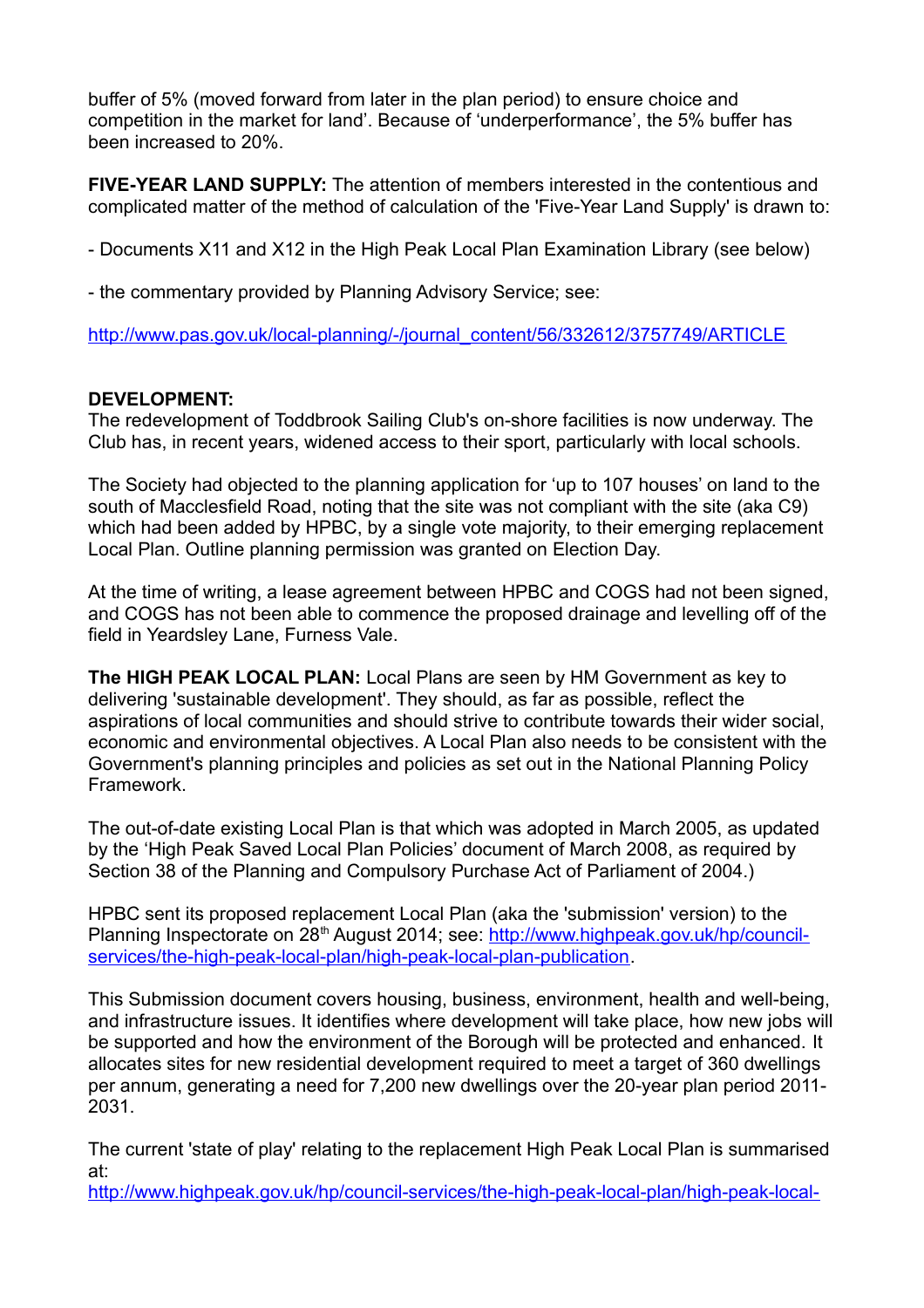#### [plan-examination](http://www.highpeak.gov.uk/hp/council-services/the-high-peak-local-plan/high-peak-local-plan-examination)

and the complete set of documents is available at: [http://highpeak-consult.limehouse.co.uk/portal/high\\_peak/exam\\_library.](http://highpeak-consult.limehouse.co.uk/portal/high_peak/exam_library)

High Peak BC is now seeking approval for a revised target of 7,000 new dwellings over the 20-year plan period 2011-2031 at an average rate of 350 dwellings per annum.

A Public Examination of HPBC's proposed replacement Local Plan (aka the 'Submission' version) was held during January and February 2015, and a follow-up session was held in Glossop on 3rd September.

**HERITAGE:** We will continue to urge HPBC to prepare a Local Heritage Register (of 'nonlisted' assets).

The 'Heritage at Risk' Register 2015 of Historic England (the successor to English Heritage) contains nine entries across High Peak. One of which is the Terminal (aka Transshipment) Warehouse (Grade 2\*) at Whaley Bridge Canal Basin on the Peak Forest Canal now in the ownership of the Canal & River Trust (CRT), a charitable trust and successor to British Waterways.

Its citation reads 'Stone built warehouse of three bays dated 1832. Central bay straddles canal, outer bays formerly housed northern terminus sidings of the Cromford & High Peak Railway. The building is currently vacant. The Canal and River Trust is now exploring options for re-use with the Local Authority and Historic England'.

(NB The other Grade 2\* Listed Building in our Parish is St. James' Church, Taxal).

Regarding Bridge 42 on Buxton Road, it is understood that Network Rail are continuing to find a way to secure Listed Building Consent to repair the structure.

**NEIGHBOURHOOD PLANNING:** Members of the Society are involved with others in the preparation of the Whaley Bridge and Furness Vale Neighbourhood Plan. The 'designated' area proposed by the Town Council coincides with the boundary of the civil parish of Whaley Bridge, and has been approved by the two relevant local planning authorities High Peak Borough Council and Peak District National Park Authority.

**LOCAL NATURE RESERVES (LNRs):** Brookfield Pond (formerly known as CPA Pond), designated in 2007, is one of 52 LNRs in Derbyshire. It is managed by the Town Council.

Under a Section 106 agreement between HPBC and the developer of the housing in the area of Hockerley New Road, an area of land (to the north of the Jodrell Road Children's Recreation Ground) has been transferred to be maintained in perpetuity by HPBC together with a sum of £10,000. Protection for this site, together with the adjacent site (bounded by Meadowfield, Hill Drive, Stoneheads Rise and Hockerley Lane), and perhaps other sites in the parish could be could sought via the Whaley Bridge Neighbourhood Plan.

The site at Hillbridge Wood and Park Wood, near Taxal, is on Derbyshire Wildlife Trust's Nature Reserves list.

Information about Local Nature Reserve designation is available at the Natural England website: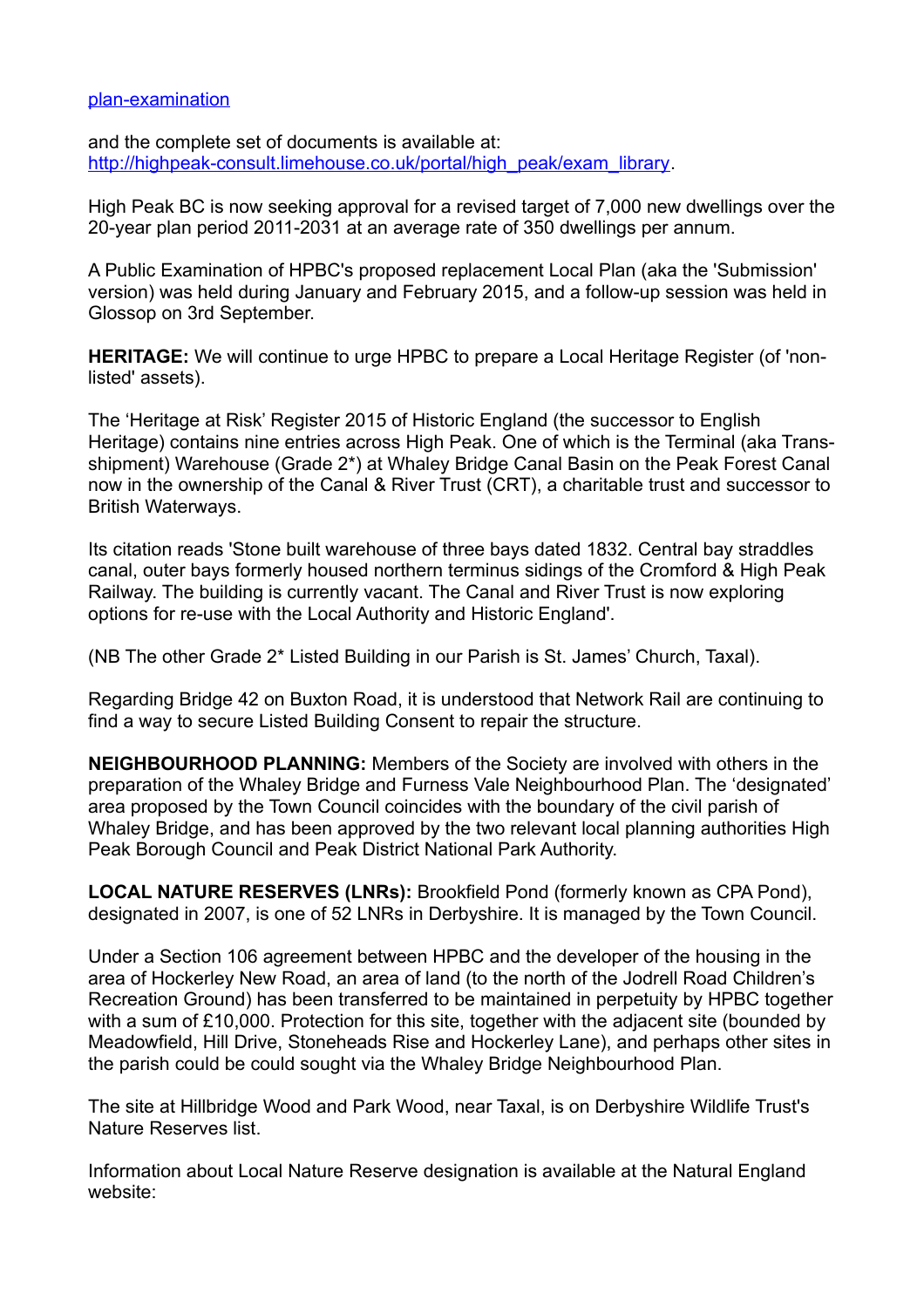### [http://www.naturalengland.org.uk/ourwork/conservation/designations/lnr/declaration.aspx.](http://www.naturalengland.org.uk/ourwork/conservation/designations/lnr/declaration.aspx)

**PUBLIC ACCESS:** The Society continues to make representations to Derbyshire County Council (DCC) about matters relating to Public Rights of Way (PROWs) as they are brought to our attention. We have written this year to DCC about the closed PROW WB 28 at Toddbrook Reservoir.

Applications to DCC (for new rights of way or modifications to existing rights of way) may be tracked at DCC's Modification Order Application Register; please see: [http://www.derbyshire.gov.uk/leisure/countryside/Access/rightsofway/registerof](http://www.derbyshire.gov.uk/leisure/countryside/Access/rightsofway/registerof%0Dapplication/default.asp) [application/default.asp](http://www.derbyshire.gov.uk/leisure/countryside/Access/rightsofway/registerof%0Dapplication/default.asp)

The claim for a footpath in Furness Vale between Station Road and the canal towpath has now progressed from 'is awaiting DCC's attention' to 'consultation in progress'. It was submitted in March 2011; (Reference: 03735). We have been advised that a new claim (Reference: 02872) has been made for three rights of way in the Park Crescent/Yeardsley Lane area of Furness Vale.

The Shallcross Incline Greenway continues to be very popular. The Town Council has liaised with DCC over essential repairs necessitated by the egress of water from a field. There has been no progress to report on the matter of the extension of this Greenway towards the Shady Oak Public House and beyond.

We note that HPBC has replaced the rotten wooden footway on their bridge over the brook on the path between Meadowfield (opposite Meadowside) and Hill Drive (near to its junction with Hockerley Lane). Do you use this path? HPBC is to carry out 'interim' repairs on the old Cromford & High Peak Railway Bridge over the River Goyt near the Canal Wharf car park, pending the outcome of a detailed 'condition survey' of this bridge.

We have written to DCC and to Canal & River Trust about the closed section of PROW WB 28 across the Toddbrook Reservoir dam (and await progress on this matter); DCC has agreed to repair the re-aligned PROW WB 15 at Bridgemont following storm damage.

In the matter of 'horses on the canal towpath', DCC have issued the following statement:

*'A towpath is legally a part of the navigation of a canal or navigable river. It may or may not also be a Public Right of Way. The public right of way and any right of towage are separate and distinct rights. A towpath is capable of being dedicated as a public right of*  way. There is no right to ride a horse on a towpath except for pulling boats, unless the *towpath is also a bridleway; but this is rare, for most canal companies took steps to prevent dedication of their towpaths for riding. It has been the policy of the British Waterways Board not to dedicate towpaths, although it generally allows the public to use them. The Board is likely to have taken steps under HA 1980 S 31 to prevent a public right of way arising through presumed dedication. Nonetheless, many miles of towpaths along canals are recorded as public rights of way (normally footpaths) on Definitive Maps.'*

**TODDBROOK RESERVOIR HISTORIC VALVES PROJECT:** Work is continuing on the preparation of the Interpretation Board to accompany the valves at Reservoir Road.

### **FORTHCOMING EVENTS 2015/2016:**

**2015**

**Friday, 20th November: 6.45pm: Doors open and Refreshments at Mechanics**